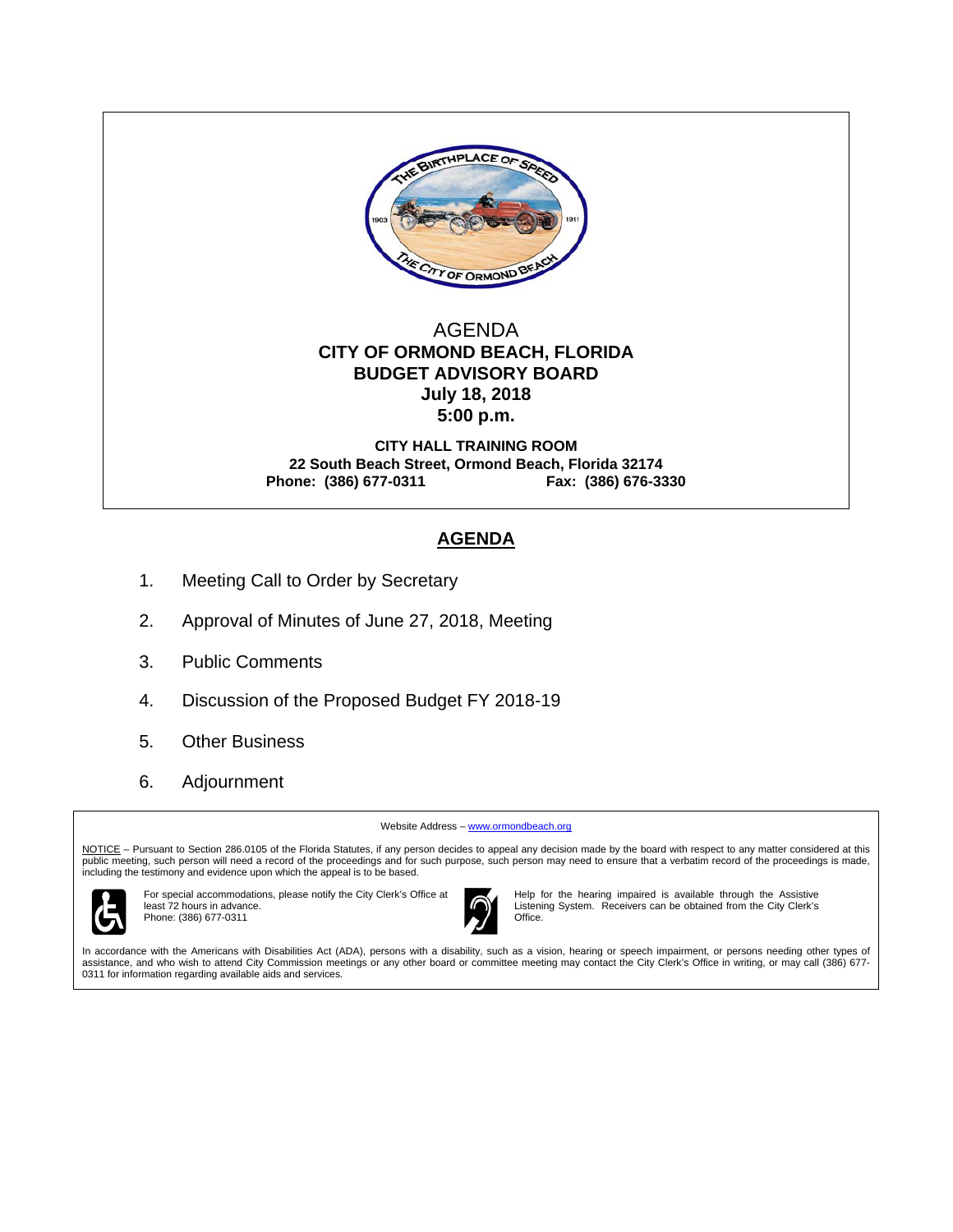#### **MINUTES ORMOND BEACH BUDGET ADVISORY BOARD HELD AT CITY HALL TRAINING ROOM**

**June 27, 2018 5:00 p.m. City Hall Training Room** 

# **1. CALL TO ORDER**

Chairman Ken Kimble asked Recording Secretary Wendy Nichols to call the meeting to order and perform roll call. Ms. Wendy Nichols, Recording Secretary, called the meeting to order at 5:06 p.m.

Those present were board members Chairman Ken Kimble, Vice Chairman Rafael Ramirez, Scott Cichon, Bill Harper, and Kevin Tilley, and Finance Director Kelly McGuire.

## **2. APPROVAL OF MINUTES OF MARCH 28, 2018, MEETING**

Mr. Rafael Ramirez moved, seconded by Mr. Kevin Tilley, to approve the minutes of the March 28, 2018, meeting. The motion passed unanimously.

## **3. PUBLIC COMMENTS**

There were no public comments.

## **4. DISCUSSION OF CAPITAL IMPROVEMENT PROJECTS FUNDING FOR FY 2018-19**

Ms. Kelly McGuire, Finance Director, stated that she had reviewed the Capital Improvements Plan (CIP) with the City Commission at a workshop on June 5, 2018. She noted that she wanted to discuss the funding portion of the CIP with the board.

Ms. McGuire stated that the city had a five-year capital improvement plan of \$89 million that would be funding the capital improvement projects over the next five years. She stated that CIP projects were projects that were over \$25,000 and usually took about a year to complete. She stated the projects typically dealt with the infrastructure of the water and sewer systems, roads, stormwater, all airport projects, and miscellaneous items such as roof replacements and playground equipment.

#### Expenditure Categories

Ms. McGuire discussed the city's expenditure categories:

• Airport and Airpark – Ms. McGuire noted that only 15.43 percent would be spent on the airport and its facilities;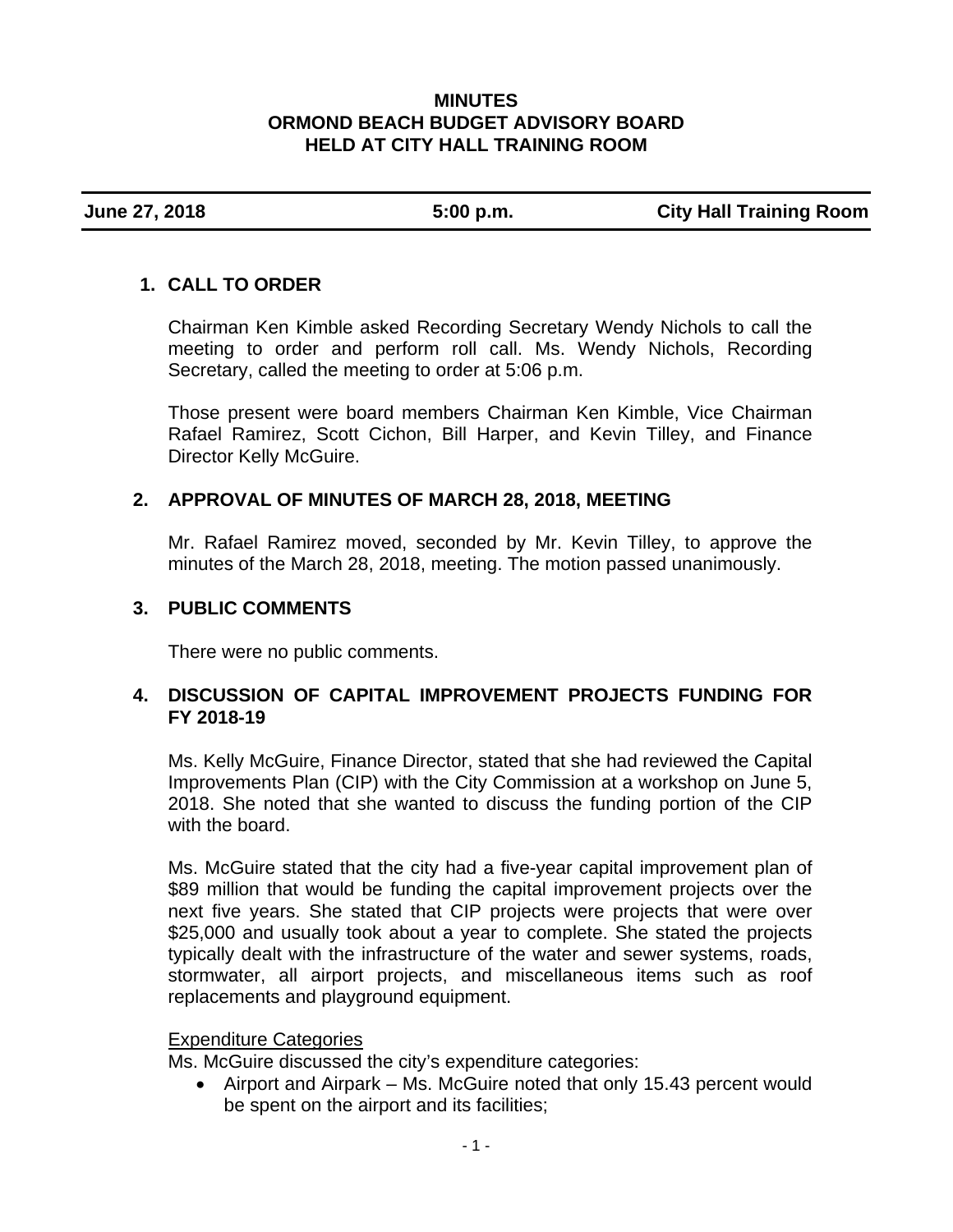- Beautification; Community Redevelopment; Facility Renewal and Replacement; Facility Construction and Renovation; and Parks, Recreation, Cultural – Ms. McGuire stated that all categories in the group were only using small percentages of the budget, at around 4.06 percent or less each.
- Stormwater Ms. McGuire explained that stormwater made up a larger portion of the budget at 19.26 percent.
- Technology; Transportation; and Vehicles Ms. McGuire noted that these categories were all at small percentages of 4.04 percent or less each.
- Water and Wastewater Ms. McGuire explained that the largest amount of the budget went to water and sewer projects, at 44.29 percent of the budget.

#### Funding Sources

Ms. McGuire stated that a significant portion of the expenditures typically occurred in the airport fund, whose projects were primarily funded through Florida Department of Transportation (FDOT) or the Federal Aviation Administration (FAA). She noted the city typically had some beautification projects that were grant funded, and the Community Redevelopment projects were funded through Tax Increment Financing (TIF) dollars. She noted there were other areas that were not of particular significance in terms of dollar amounts.

She noted the majority of the money for the projects came from two sources; grants and donations, and a few other large grants that were expected to be received from utility related projects, with all grants totaling 37.73 percent. She stated the airport projects were generally 95 percent funded with grants.

Mr. Scott Cichon asked if he heard the airport projects were 95 percent funded; whereby, Ms. McGuire stated that they were typically, but changed from year to year.

Mr. Cichon commented on the benefits to the budget of having to provide a small amount for the airport and that the rest was funded outside.

Ms. McGuire stated that the city usually paid 2.5 percent and up to five percent of project costs for the airport, noting that the projects involved millions of dollars. She explained there were a few projects that would have an 80 percent/20 percent split, with the city paying the 20 percent.

Ms. McGuire also discussed user charges at 17.74 percent, which were water and wastewater fees that paid for utility projects, and stormwater fees that paid for the stormwater projects. She mentioned the bond proceeds and financing were not usually that large at 27.40 percent, but there were a few bond issues planned in regards to utilities, noting that the bonds would be paid back through the monthly rates the city charged.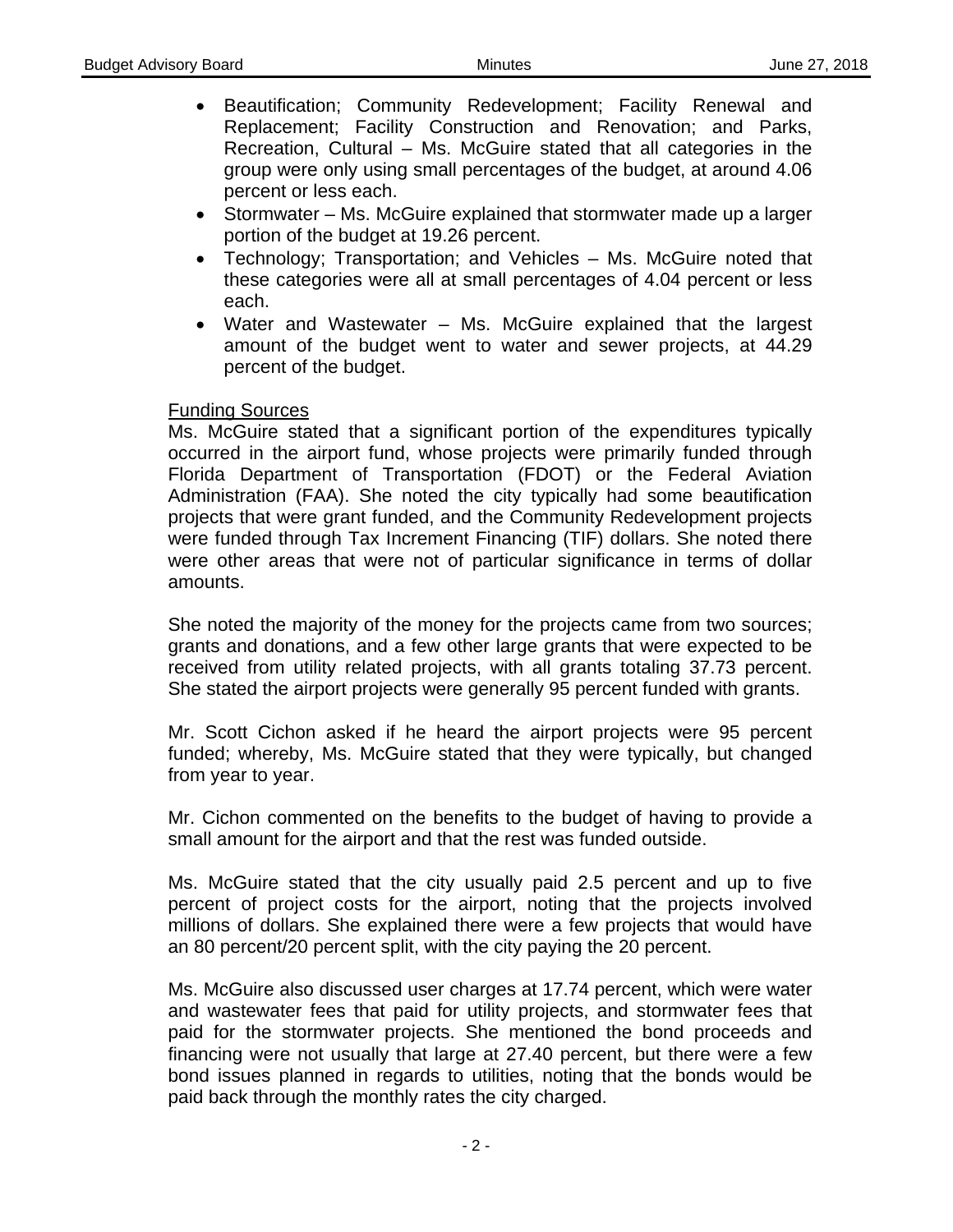Ms. McGuire stated that she showed them the graphic five-year plan but wanted them to focus on the upcoming year, noting the real question was what would and would not get into next year's budget.

Ms. McGuire gave the breakdown of each category:

- $\bullet$  \$5,215,541 in grants, which equaled 37.73 percent;
- \$2,086,600 in property taxes, equaling 7.91 percent, which would be used to pay transportation, recreation projects, and maintenance related projects for city buildings;
- Use of the General Fund reserve at 2.72 percent, bond proceeds at 27.40 percent largely related to utilities, user charges at 17.74 percent, and the Local Option Gas Tax (LOGT) at 2.51 percent for road projects.

Ms. McGuire stated that the city was looking at \$2,200,000 in grant funding for the heliport improvement project and rehabilitation of runway 8/26 at the airport. She stated that \$1,000,000 was allotted for beautification on Granada Boulevard with \$900,000 of that being paid for through grants. She noted that the city would receive \$200,000 in grant funding for the Cassen Park public dock project, and a \$400,000 ECHO Grant for a lighting project at Ormond Beach Sports Complex (OBSC). She explained that Fleming Avenue drainage and the Wilmette Avenue pump station would receive \$600,000 in grants for stormwater projects, and \$792,000 in grants for water and wastewater projects.

Mr. Kevin Tilley asked if any of those projects were a result of a hurricane; whereby, Ms. McGuire stated they were not.

Mr. Bill Harper asked if the grant funding was a definite and already in the books or were they hoping to receive those amounts; whereby, Ms. McGuire stated the majority of those projects had already been approved, noting that occasionally they would be in the process of getting something approved.

Ms. McGuire explained that if the grant did not get approved the project would not go forward, unless the Commission said it was something they wanted to do anyway, which they did in the case of the Cassen Park dock because they thought they would get significantly more than a \$200,000 grant. She noted that unfortunately, that was all they were able to get approved through grant funding so the Commission said they really wanted that project and agreed to put some additional dollars in.

Ms. McGuire stated that in regards to property taxes, the numbers were consistent with what the board had viewed previously when they did the long term financial plan. She reminded them that they would allocate \$500,000 towards Facility Renewal and Replacement projects, \$400,000 towards general Capital Improvement projects, \$400,000 towards Transportation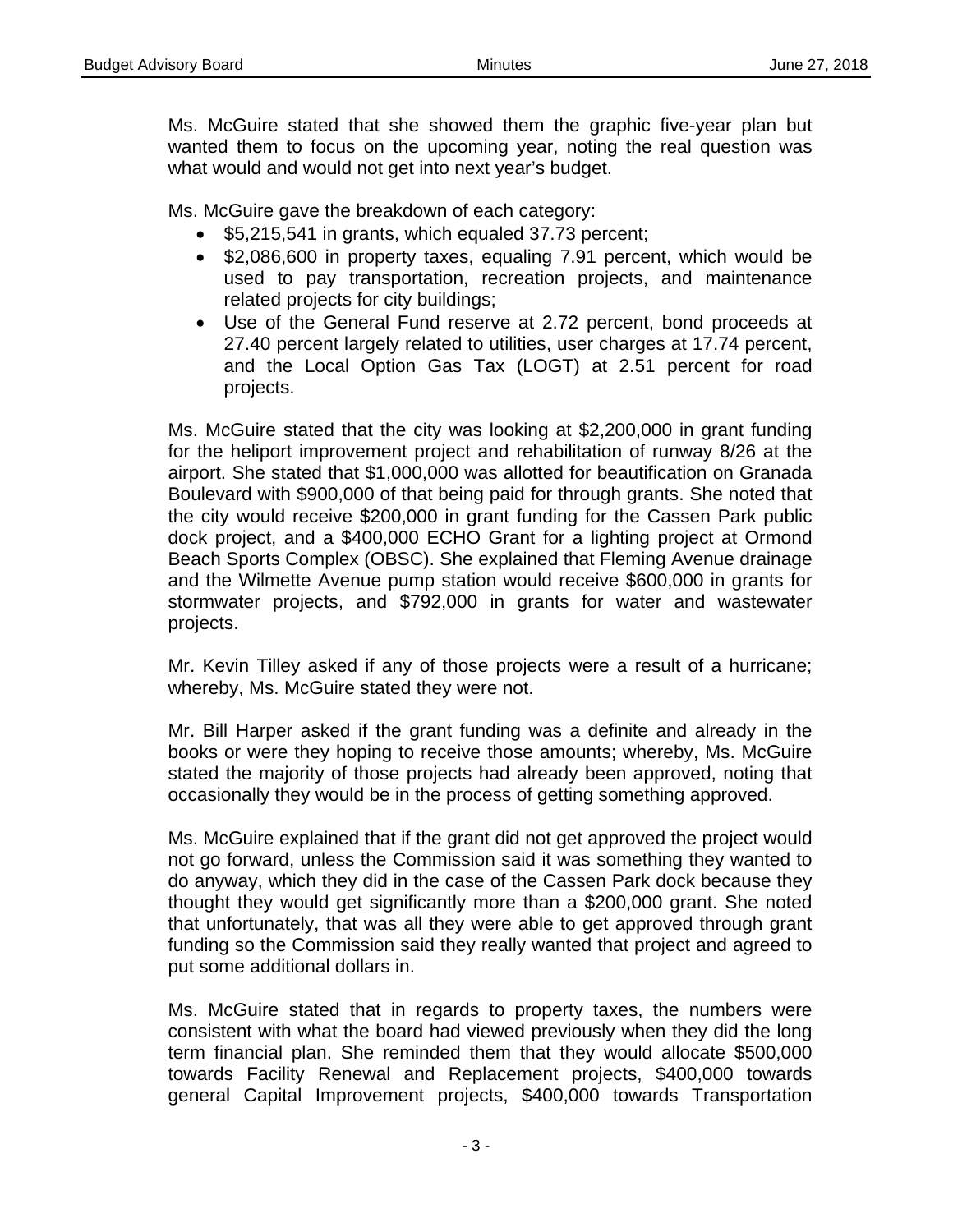projects, and \$225,000 will be available for Vehicle Replacement. She noted that those were the projects planned for the next year, and what would not be spent that was already collected in property taxes would be set aside for the following year.

Mr. Rafael Ramirez asked if she could remind them how the homestead exemption would negatively affect the city's budget, if it passed on the November ballot, thinking it was about \$2,000,000 a year; whereby, Ms. McGuire stated that it would be about \$800,000 per year. She noted the city would potentially have to go to some sources and decide that they would not set aside money for those capital projects anymore. She stated that in past years, they really had to crunch because of other reductions in the taxes, noting that they had gone to the General Fund and eliminated employees, but the ability to continue to do that was not there anymore.

Mr. Ramirez commented that he thought everyone should be aware of that issue, in case the homestead exemption should pass.

Ms. McGuire stated that the most important thing for their discussion was upcoming and had been discussed with the Commission recently. She stated that everything in the current CIP that was approved one year prior were left as they were, and an additional year was added on to it, like they had done in prior years. She noted that based upon that, they would be using General Fund reserves, and it would reduce those reserves from the 15 percent threshold to 13.69 percent, noting that was assuming they used all the remaining Revenue Stabilization Fund at \$480,000. She explained that they were not recommending that, but simply letting the Commission know that if they did not make any changes to the CIP plan, that would be what would happen. She noted the primary reason was that when the plan was put together staff did not know two things; first, they did not know in October 2017 that they would not get as much funding for the Cassen Park dock project and that the Commission would still want to move forward, which created the decision to take money from the General Fund reserves; and second, they did not know the city would purchase the church property, that closed the prior Monday for \$750,000 and came out of the General Fund reserves.

Mr. Ramirez asked which church property; whereby, Ms. McGuire clarified that it was located at 56 North Beach Street.

Multiple members of the board questioned what would be done with that property; whereby, Ms. McGuire stated that she would discuss that later.

Ms. McGuire stated that at any rate, those decisions were made after the plan was put together and that changed everything. She noted they would have to look at making changes to the CIP or the General Fund reserves would be at 13.69 percent, noting that the Commission all agreed that they did not want to go below the 15 percent benchmark.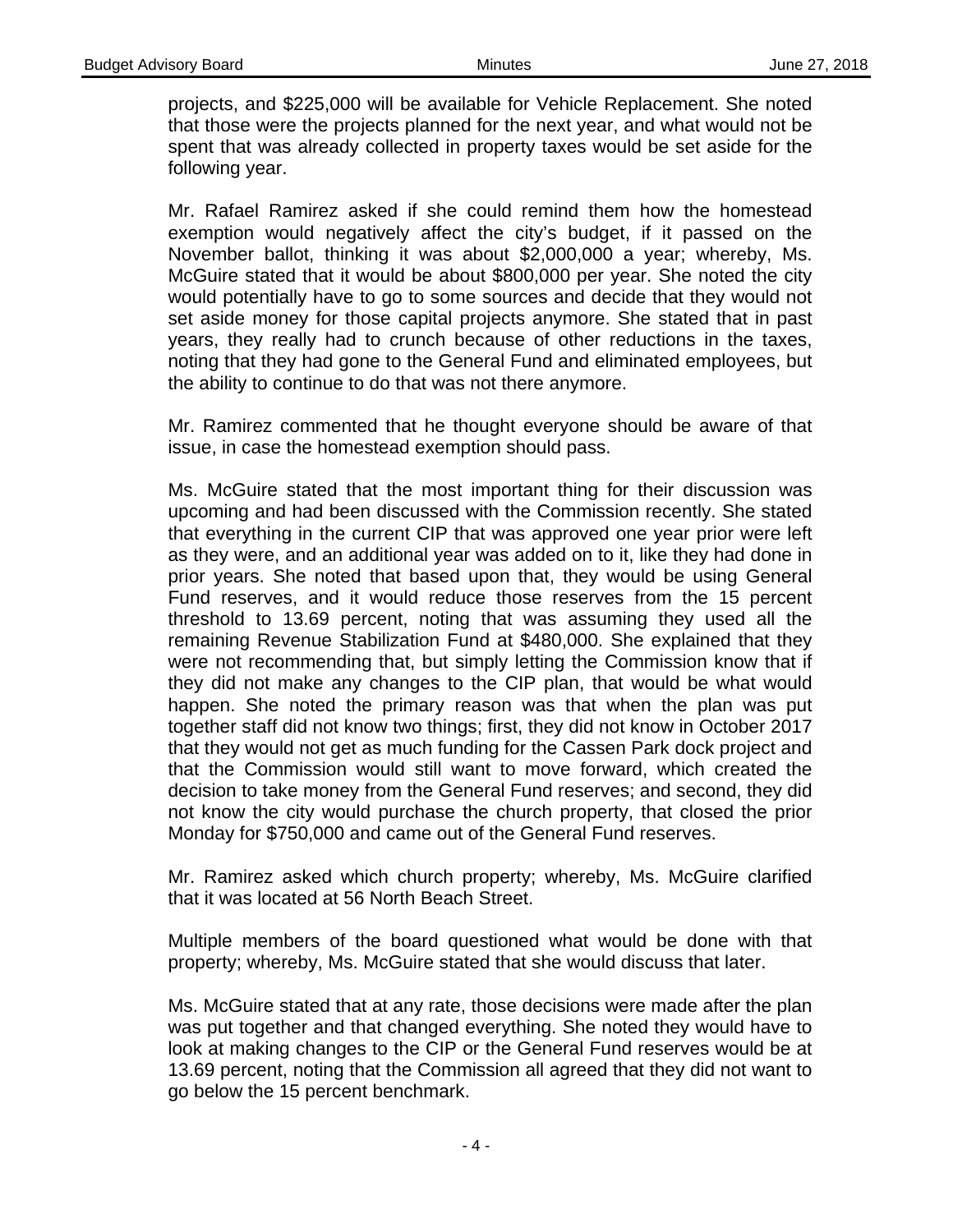Mr. Tilley wondered if the Commission did not know that information in advance.

Ms. McGuire stated they had to understand that the assumption was that changes had to be made or else it would go below. She noted staff asked what changes to make and gave a couple of options; they could eliminate a project equal to \$500,000 and that would keep the reserves where they wanted them, or go forward with the CIP 'as is' with the understanding that staff would do the projects for the next year, unless they added to the fund balance in the current year. She stated the Commission directed them to cut a project and be done, noting they chose to cut out the Cassen Park dock. She explained that after the meeting, she reviewed the plan and conferred with City Manager Joyce Shanahan about other possible options. She stated that one new suggestion, which had not been discussed with the Commission at that point, was since the Cassen Park dock seemed high priority and involved grant funding the city did not want to lose, they could decide to go forward with the dock and eliminate the restroom project at Cassen Park.

Mr. Ramirez asked for clarification on the location of the park; whereby, Ms. McGuire stated it was across the street from City Hall where the bait shop was located. She wondered why they would add restrooms if the public dock was not there.

Mr. Cichon questioned the amount listed as \$500,000 for the restroom project and how expensive that was; whereby, Ms. McGuire clarified that it would include a separate building for multiple restrooms and paving the parking lot.

Ms. McGuire reiterated they had a consensus from the Commission about not going below 15 percent and noted that was a good financial decision. She emphasized they did not want to eliminate projects that involved grant dollars.

Mr. Ramirez questioned the projects and which one should be eliminated, indicating that he understood her to say that the Cassen Park project seemed like the only choice; whereby, Ms. McGuire clarified that the restroom project was the best choice based upon the projects that were specifically being funded, in full or part, by the General Fund reserves. She noted the restroom project was not funded by those reserves, but would be funded with TIF money, and that they could take that money and use it towards the dock. She noted that is what she would suggest to the Commission at the next meeting.

Ms. McGuire explained that they had reviewed other projects with the Commission at the meeting, and they were not comfortable with replacement of radios project under technology and asked staff to hold off for a year. She noted that other projects were covered by user fees and were completely covered by what the city collected. She stated that money from LOGT was specifically for road resurfacing projects and there was money to cover it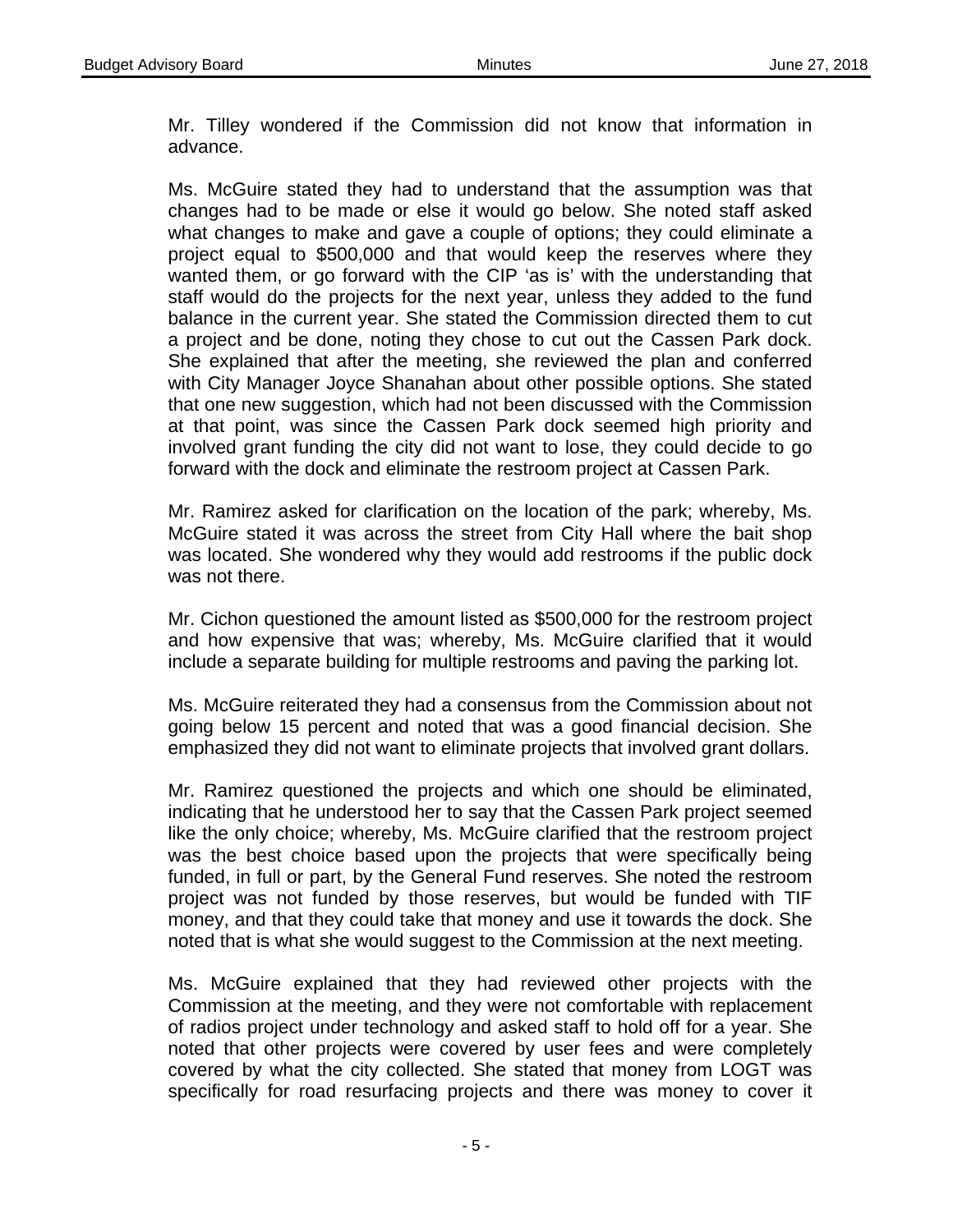under transportation, and about \$400,000 in the TIF fund which could be used to cover the Cassen Park dock, instead of the restroom project if the Commission agreed to it.

Mr. Ramirez stated that he sent a letter to the newspaper asking the CANDO2 people to understand a few things; no one was against the environment, if they kept taxes where they were it might affect the city's repair capability, or they could raise taxes so that things could be maintained. He asked that they submit a rational plan to explain how they would keep the quality of life without some smart growth. He stated that the developers had permits to do what they requested based on rules in the city, whether anyone liked it or not, noting that to stop development was not an option; whereby, Ms. McGuire stated that their board did not have to take that issue thankfully.

Mr. Cichon wondered if the bond issue was a new issue or were they refinancing prior bonds; whereby, Ms. McGuire stated it was a brand new issue for the new projects.

Mr. Cichon wondered about many bond details; whereby, Ms. McGuire clarified all details on old bonds, possible new bonds, and any potential overlap.

Mr. Kimble stated that he would like to keep the GF reserves at 15 percent. He stated that he did like the idea of keeping the Cassen Park dock and using the CRA TIF fund for that project instead.

Mr. Tilley asked why the city bought the church property for \$750,000; whereby, Ms. McGuire stated the property came up for sale and the Commission thought it would be a good opportunity to buy property next to and across from Bailey Riverbridge Gardens. She noted there was discussion about a possible community center and the Commission felt that the opportunity for a property like that would not come up again, and if it did, it would be twice the price.

Mr. Ramirez asked how it was paid; whereby, Ms. McGuire stated the city paid cash.

Mr. Bill Harper asked about the 15 percent benchmark in the past; whereby, Ms. McGuire stated that it had stayed within the 15 to 18 percent range.

Mr. Bill Harper asked if the dollar amount escalated as the budgets went up; whereby, Ms. McGuire stated the dollar amount they had to keep did go up, noting that 15 percent was a higher dollar on that day's budget, than it was on the budget from two years prior. She noted that hypothetically they had to add to it every year to maintain the percentage rate that was listed as the benchmark.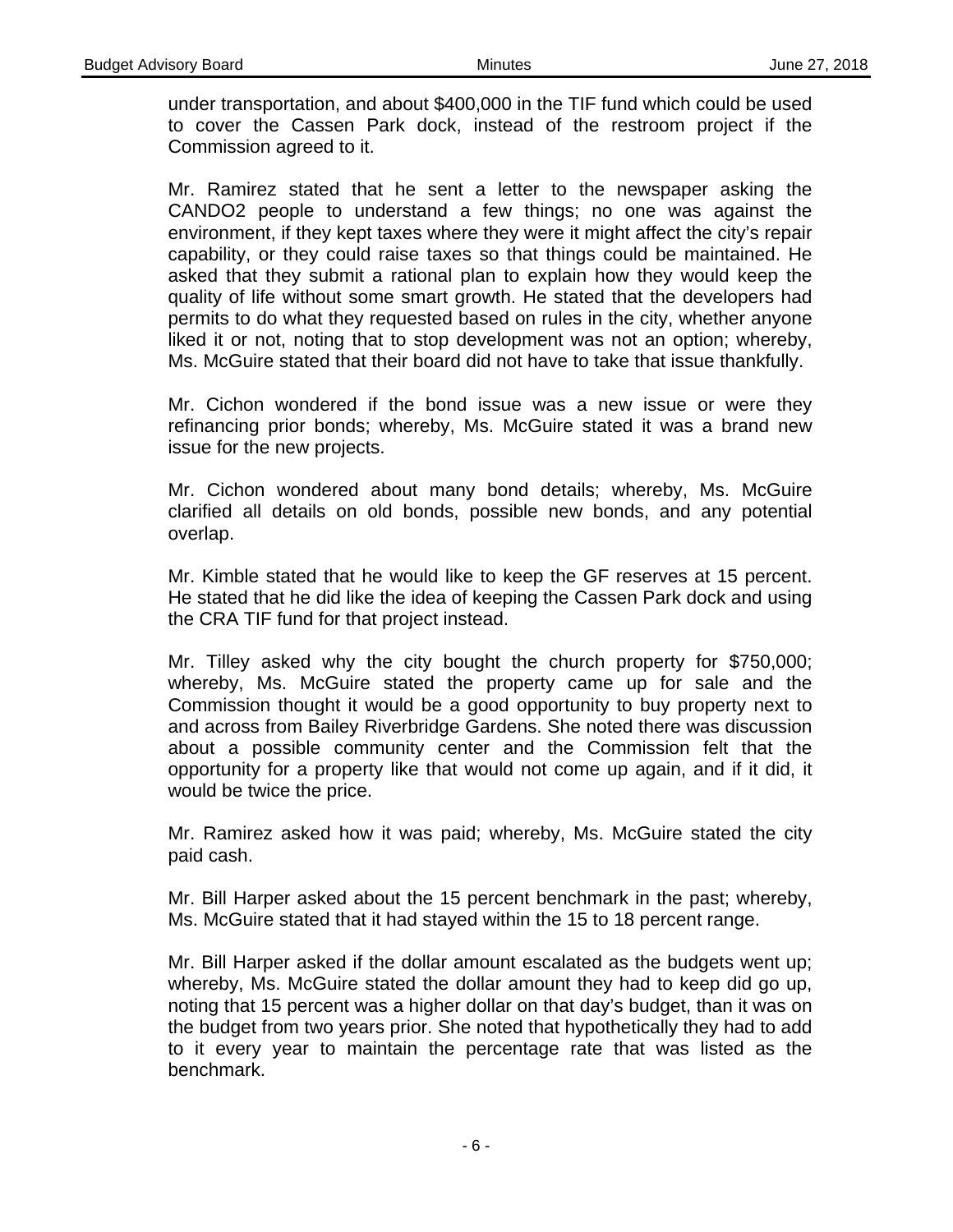Mr. Cichon questioned if the General Fund reserves were accounting reserves or real money that was invested somewhere; whereby, Ms. McGuire stated it was real money invested somewhere and an accounting entry. She noted it was money they had collected from whatever source, and was not expended.

Mr. Cichon asked where it was invested; whereby, Ms. McGuire stated it was invested in a variety of different things. She noted that Regions Bank was the main custodian and that the main account was with SunTrust Bank.

Mr. Ramirez asked if they did requests for proposals (RFP) for financial investment services; whereby, Ms. McGuire stated that they had but not often.

Ms. McGuire explained that a prior board was adamant about getting an investment advisor to do all the investing and she disagreed. She explained that she finally agreed to do it, they did an RFP, hired an investment advisor, and the amount of money spent to pay for the advisor versus the interest brought in caused the city to lose money. She noted it proved the theory that it would not be in the best interest. She stated they had done an RFP for every bond, noting those were scattered between numerous institutions based on the best rate at the time.

Mr. Bill Harper commented that allowing the General Fund reserve to drop to 13.69 percent was not necessarily a bad thing, if they were always saving 15 percent and only spending 85 percent of the budget.

Ms. McGuire noted that they were planning to spend 100 percent of the budget each year, but before starting the year had an amount equal to 15 percent of that total budget for a catastrophe. She clarified that the reserve was revenue that already had been taken in, where they did not have to turn around and spend the money, and it existed before the budget existed. She noted the budget was separate from the reserve that was set aside and used as an emergency fund.

Mr. Tilley asked if the 15 percent level was based on an ordinance or a feel good number; whereby, Ms. McGuire stated it was a long term policy in place that could be changed by the Commission at any time. She noted that most coastal communities were recommended to keep it at 20 percent, but keeping it at such a higher number was hard to explain to the taxpayers. She stated that 15 percent was a level that everyone could be comfortable with. She explained that since there were hurricanes the prior two years, they had to be prepared in advance again for the upcoming year.

Mr. Cichon asked whether or not she needed a vote; whereby, Ms. McGuire stated she needed a recommendation by vote.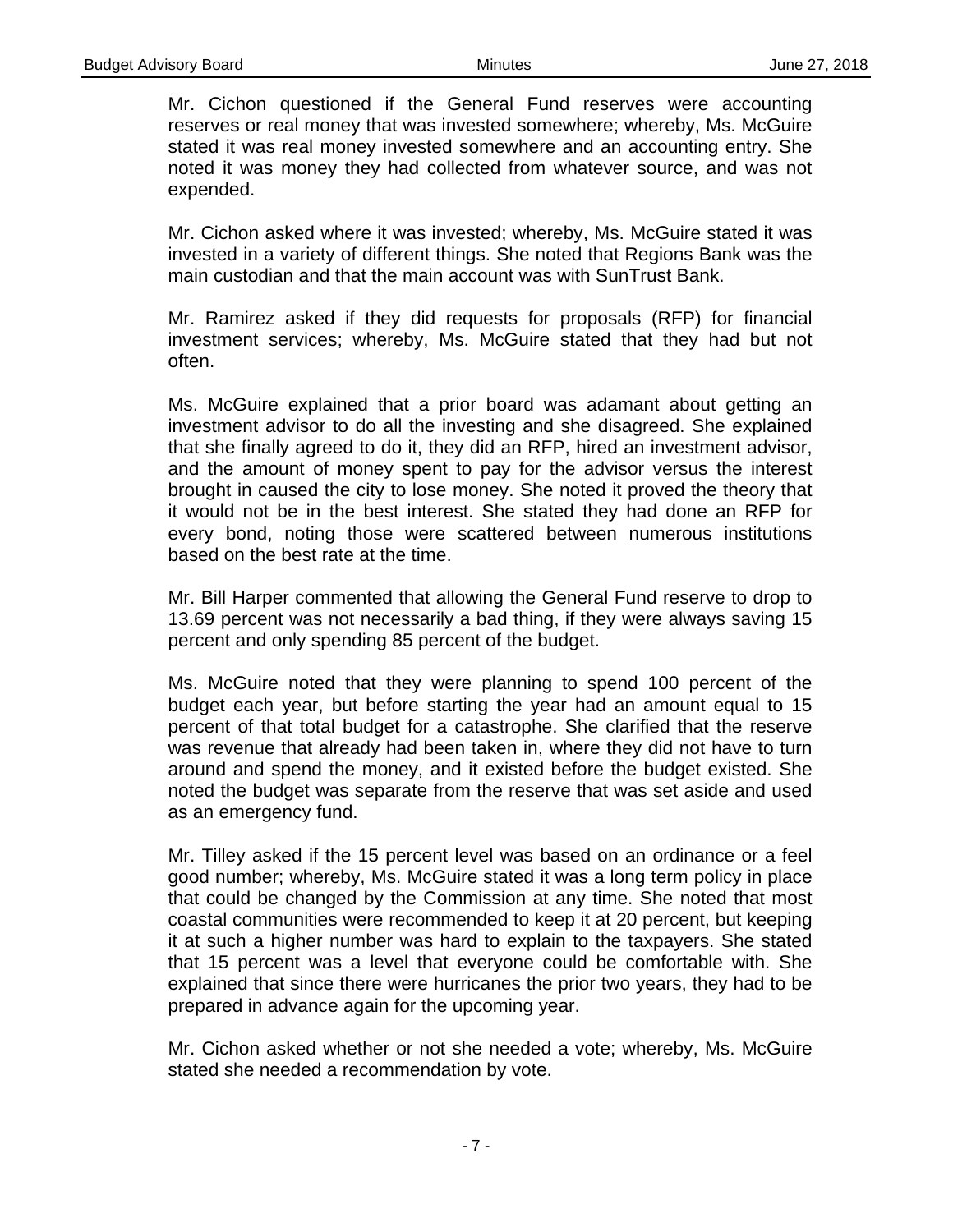**Mr. Scott Cichon moved, seconded by Mr. Rafael Ramirez, to accept the Capital Improvement Program as presented to the board, keeping the General Fund reserves at 15 percent, and using the CRA TIF fund to cover the Cassen Park dock project instead of the Cassen Park restroom project. The motion passed unanimously.** 

#### **5. OTHER BUSINESS**

Ms. McGuire stated that the next meeting would normally be on July 25, 2018; whereby, Ms. Nichols stated that was correct and noted that the board agreed early in the year to remove that meeting date and only have the combined Operating Budget Workshop with the City Commission on Tuesday, July 31, 2018.

Ms. McGuire indicated she would like to have another meeting before the workshop at the end of July, noting that it would be more important to meet and have a final recommendation on all issues from that board for the Commission. She explained that it was election year with many candidates and that they needed to discuss tax issues also. She noted they could set the meeting for July 25, 2018, or another day that might work better.

Mr. Harper asked when the information would be ready; whereby, Ms. McGuire stated the budget would be available on July 17, 2018.

Ms. McGuire stated that July 18, 2018, would be the best time so that she and Ms. Shanahan could pass along the board recommendations at individual meetings with the Commission after July 17, 2018, and before the workshop on July 31, 2018. She indicated that the Commission would be better prepared for the workshop having that information from them already.

Mr. Kimble asked if July 18, 2018, would work for everyone, except Mr. Ramirez, who mentioned he would be out of town; whereby, all other members indicated they should be able to meet on that day and would check calendars.

Ms. McGuire confirmed the meeting would be July 18, 2018, at 5:00 p.m. She stated that she would send the entire budget out, but did not expect them to read it all. She indicated that they should review the City Manager letter and she would provide a presentation at the meeting. She thanked them for their flexibility in adding another meeting to the calendar.

Mr. Kimble asked for other business.

Ms. Nichols reminded the members that if they were attending the Operating Budget Workshop on July 31, 2018, they would receive an email in advance requesting their meal preference from a provided dinner list.